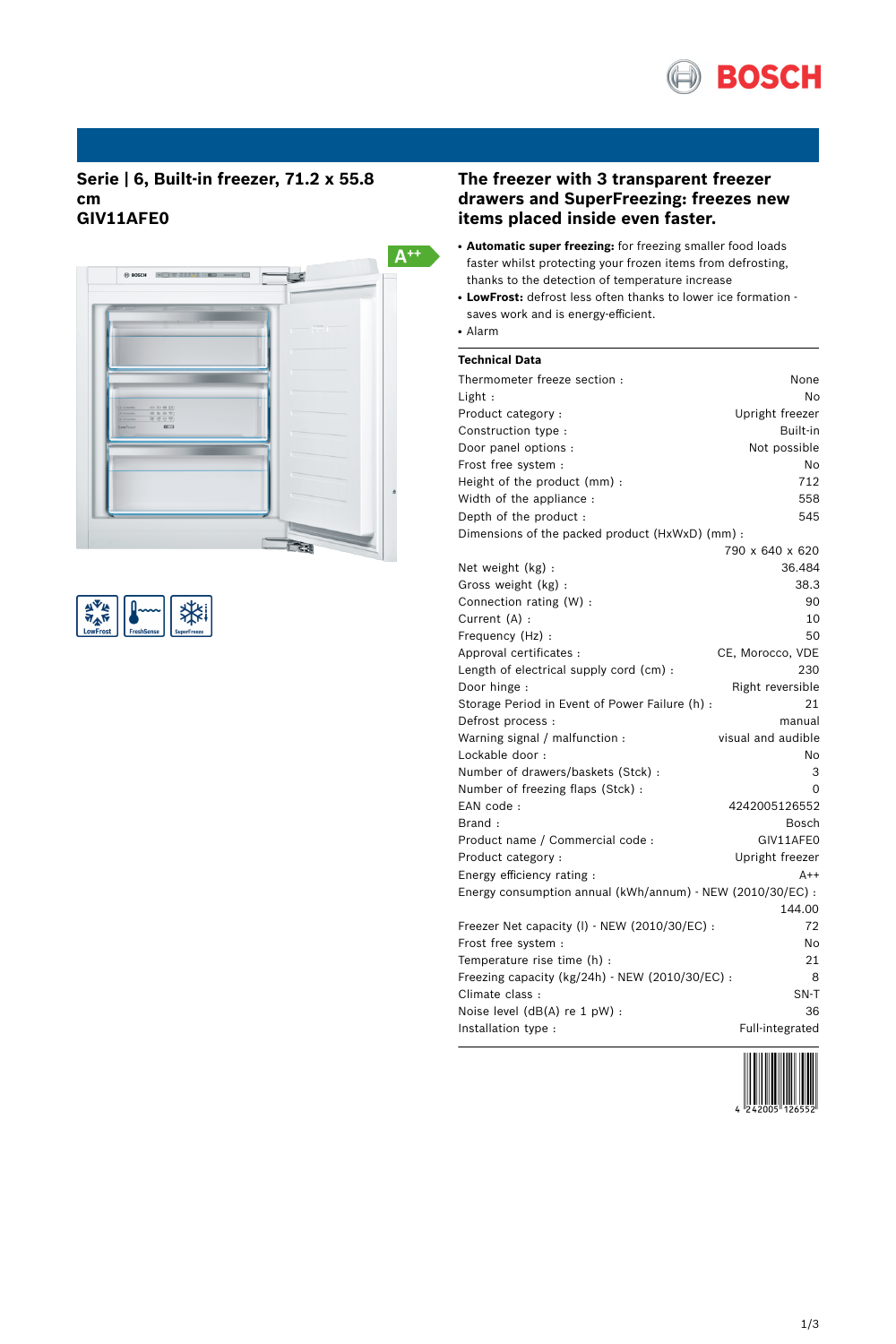

**Serie | 6, Built-in freezer, 71.2 x 55.8 cm GIV11AFE0**

**The freezer with 3 transparent freezer drawers and SuperFreezing: freezes new items placed inside even faster.**

## **Included accessories**

- KFZ10AX0, KUZ20SX0

#### **Performance and Consumption**

- Total net capacity: <sup>72</sup> litres
- Noise level dB(A) re <sup>1</sup> pW: <sup>36</sup>

#### **Design features**

- LowFrost less ice creation and therefore quicker defrosting less ice build up, faster defrosting
- Fixed hinge
- LED electronic control
- Freezer malfunction warning signal: optical, acoustical

## **Freezer Section**

- Net freezer capacity: <sup>72</sup> litres
- Freezing capacity in <sup>24</sup> hours: <sup>8</sup> kg
- Maximum freezer storage time in power failure: <sup>21</sup> hours
- <sup>3</sup> freezer drawers

#### **Technical Information**

- Right hinged door, door reversible
- Climate class SN-T (suitable for ambient temperatures between 10 and 43°C)
- Connection value <sup>90</sup> <sup>W</sup>
- 220 240 V

#### **Dimension and installation**

- Niche Dimensions: <sup>72</sup> cm <sup>H</sup> <sup>x</sup> <sup>56</sup> cm <sup>W</sup> <sup>x</sup> <sup>55</sup> cm <sup>D</sup>
- Dimensions: 71.2 cm H x 55.8 cm W x 54.5 cm D

## **Accessories**

- ice cube tray

#### **Country Specific Options**

- Gross capacity, total: <sup>73</sup> <sup>l</sup>
- \*\*\*\* freezer Gross freezer capacity (-18°C and below)
- Based on the results of the standard 24-hour test. Actual consumption depends on usage/position of the appliance.

#### **Additional features**